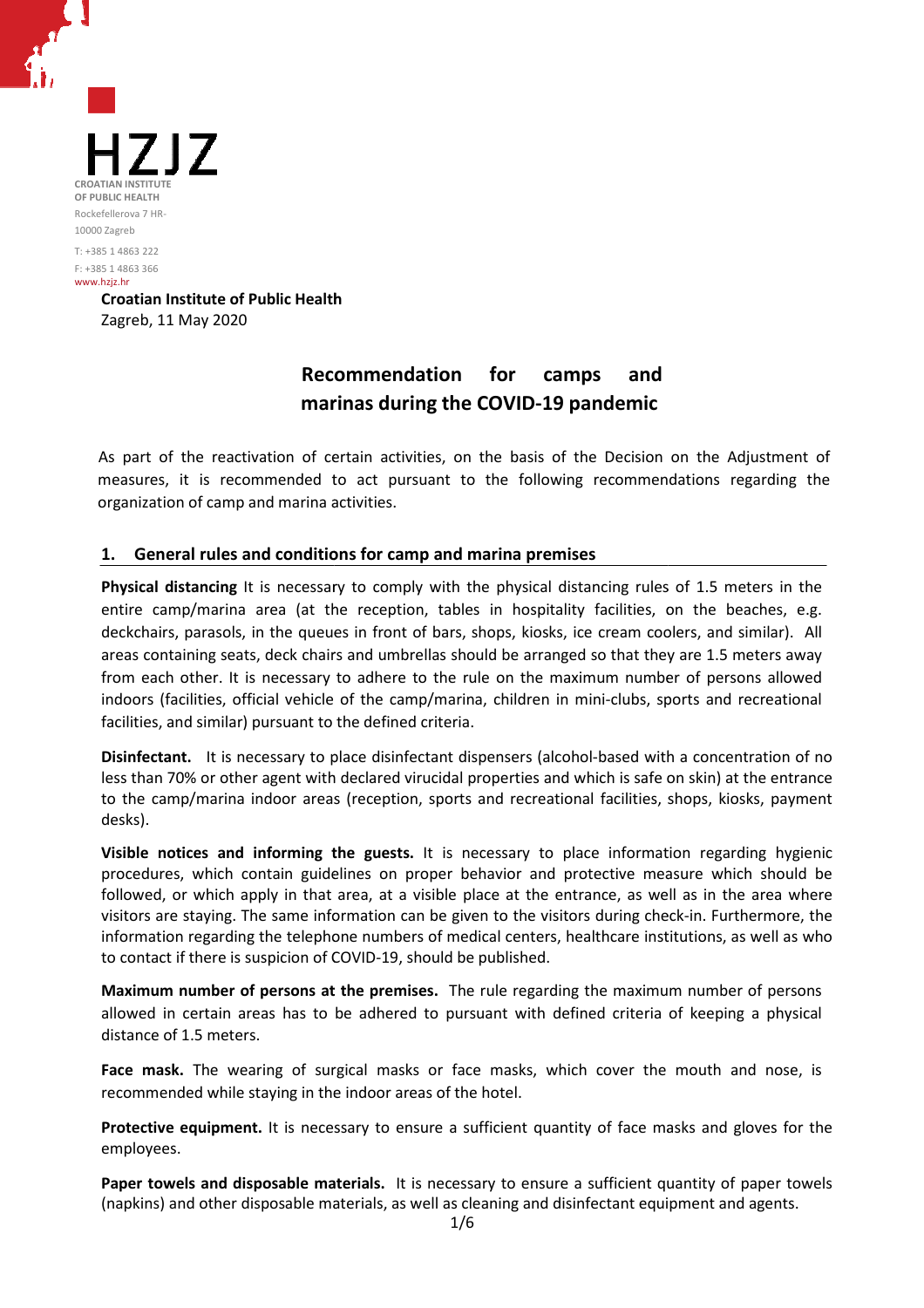

Waste disposal. It is recommended that waste bins with suitable lids are placed in all indoor areas on the camp premises.

**Cleaning.** Regarding mobile homes, apartments and elsewhere where applicable, it is recommended that cleaning should be done only when guests depart (distancing measures should be used when replacing towels and bed linens, e.g. deliver clean linens and towels and take the dirty ones at the entrance into the premises). m guests depart (distancing measures should be used when<br>liver clean linens and towels and take the dirty ones at the<br>**l**<br>**hygienic measures.** Instructions for cleaning and disinfecting<br>as with no COVID-19 patients: https:

Instructions for adhering to general and hygienic measures. Instructions for cleaning and disinfecting are available at the following links:

- Cleaning and disinfecting premises with no COVID-19 patients: https://bit.ly/3dyWpDs
- Cleaning and disinfecting premises where a person suspected of having COVID-19 stayed: https://bit.ly/2LdCNbH
- HOW TO ADJUST EVERYDAY LIFE IN CROATIA Additional instructions for individuals what you can do for yourself and your fellow man: https://bit.ly/3dsuFAf

## **2. Reception**

Physical distancing at the reception. It is necessary to ensure sufficient physical distance between reception staff and the guest, as well as between the staff themselves. The check-in/check-out process should last no longer than 15 minutes (which is the definition of a close contact) or, if this is not possible, a barrier should be installed at reception (made from Plexiglass or similar material that ensures the required sanitary distance). The maximum number of persons in the reception area is regulated and restricted pursuant to the physical distancing measures between people of at least 1.5 meters. Sufficient space should be provided at the reception area in order to comply with physical distancing measures.

Informing the guests and employees. The reception staff should be adequately informed regarding the COVID-19 disease so they can execute their assigned tasks without any issue and prevent the potential COVID-19 disease so they can execute their assigned tasks without any issue and prevent the potential spread of the disease within the institution. It should be possible to inform guests who are inquiring about camp / marina rules regarding the implementation of preventive measures or other services that guests may require (e.g. medical and pharmacy services available in the area or in the facility itself, telephone numbers of on-call medical institutions, emergency medical services, etc.). ber of persons in the reception area is<br>measures between people of at least 1.5<br>n area in order to comply with physical<br>ald be adequately informed regarding the<br>thout any issue and prevent the potential<br>sible to inform gue

**Application of technology.** If the camp or marina already has the technological capabilities, the online telephone numbers of on-call medical institutions, emergency medical services, etc.).<br>**Application of technology.** If the camp or marina already has the technological capabilities, the online<br>applications and reservations directly register the guest to eVisitor), contactless payment, advance payment documents and similar. (where applicable and possible).

Check-out. Guests should be advised to announce their check-out from the marina and camp in advance so that the invoice can be prepared in time and thus unnecessary waiting at the reception desk is avoided.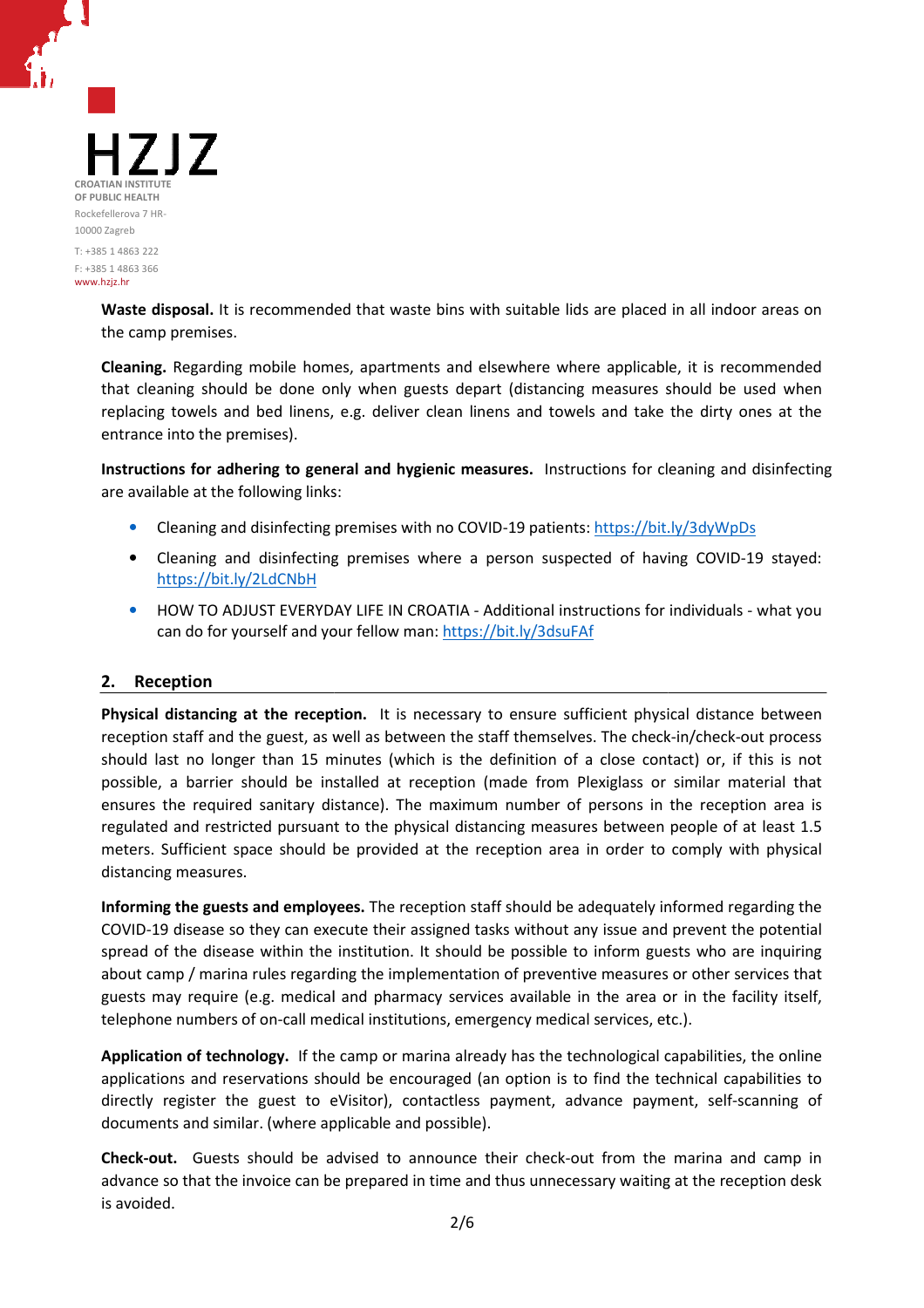

**Ventilation.** All areas should be regularly ventilated.

**Reception hygiene.** The reception surface area should be disinfected in regular intervals (e.g. every hour), and the check-in and check-out area (contact surfaces) should be disinfected after each guest.

**Currency exchange and ATMs.** Prefer, where possible, for the money to be exchanged and withdrawn at the ATMs which are located externally/outside of the reception area. A hand disinfectant should be placed next to the ATM.

Sanitary facility hygiene. It is necessary to clean, disinfect and ventilate public sanitary facilities every two hours (and more frequently if necessary), and to increase the number of employees responsible for the daily cleaning of each sanitary facility. Restrict the simultaneous use of a sanitary facility in accordance to its size and prescribed sanitary conditions. out area (contact surfaces) should be disinfected after each guest.<br>Fer, where possible, for the money to be exchanged and withdrawn<br>ernally/outside of the reception area. A hand disinfectant should be<br>sessary to clean, di

Children content. Ensure operation in the same manner as prescribed for kindergartens and playgrounds in the cities. Recommendations are available at the CIPH's website.

Equipment availability. If necessary, provide guests with available thermometers and protective masks and gloves (upon request).

**Staff.** Work is conducted with a reduced number of staff (as needed, depending on occupancy). The staff which has been divided into shifts shouldn't meet during shift change. The staff rest areas need to be regularly ventilated and it surfaces cleaned with disinfectant.

The telephone number of the responsible person in the hotel, who is in charge of contacting health institutions in case there is a suspicion of COVID-19, is available in the accommodation unit or at the reception.

If possible, check-in and basic actions should be made possible directly from the vehicle.

If possible, check-in and basic actions should be made possible directly from the vehicle.<br>**Sanitary facilities.** It is necessary to set up a notice containing guidelines on rules of conduct and protection measures (physical distancing, hand sanitizer dispensers, etc.). If applicable, a laundry token dispensing machine should be installed. Intensified and more frequent cleaning, disinfection and ventilation of areas is necessary.

The use of family bathrooms should be encouraged where possible (an enclosed space amenities of a home bathroom under lock and key which is used by only one family).

A sufficient number of communal sanitary facilities should be opened, depending on the camp or marina occupancy.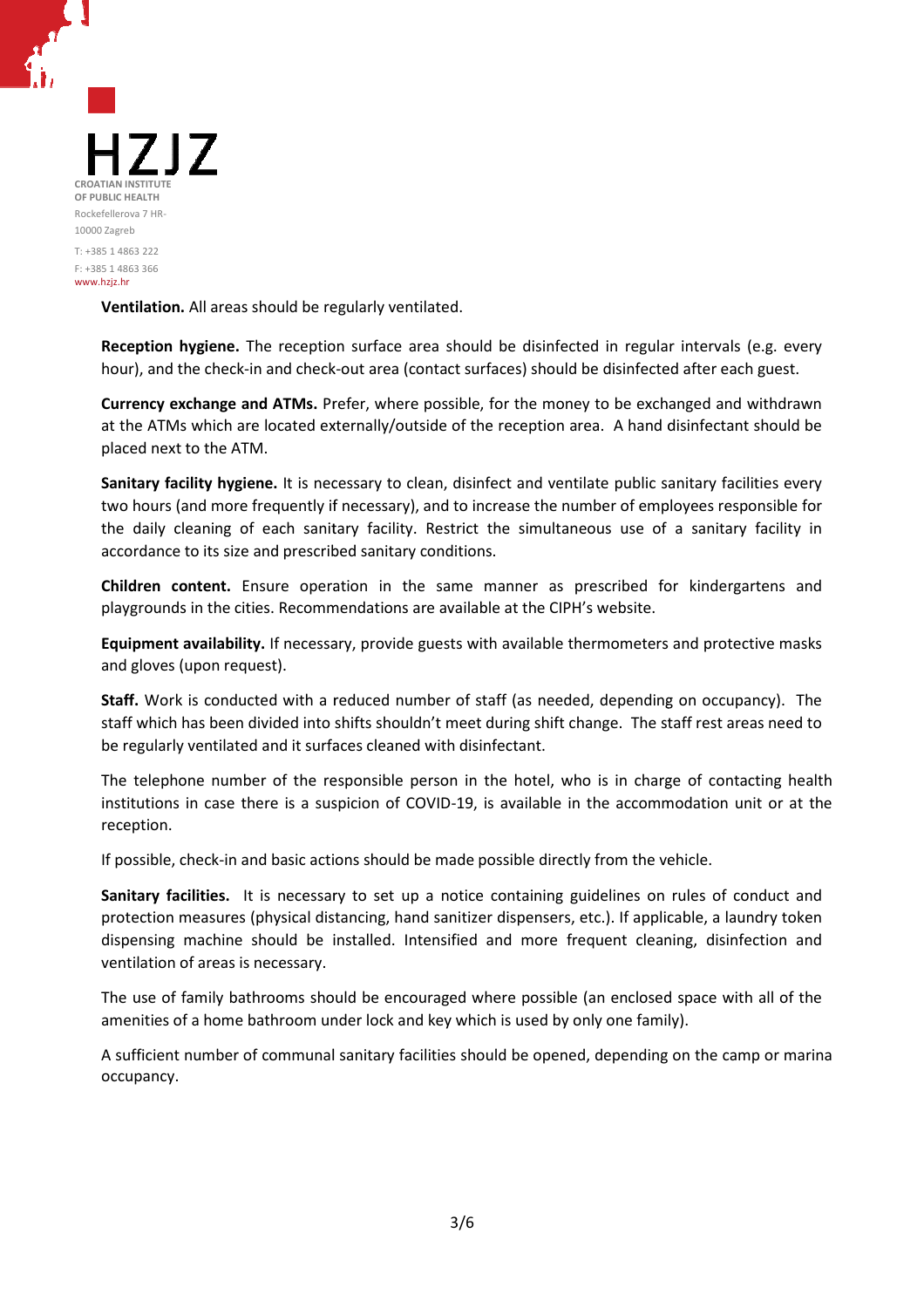

## **3. Hospitality facilities within camps or marinas**

Organization of work. A notice regarding physical distancing and minimal distance of 1.5 meters should be placed. The tables located in the facilities should be kept empty until guests arrive, and the cutlery is placed when the guests take their places. It is recommended for the menus to be appropriately placed at the entrance or other visible place in plasticized form, i.e. it is recommended for the classic menus to be removed. We suggest that you familiarize visitors verbally or in some other acceptable way regarding the food and beverage on offer.

Restriction of the total number of visitors. The restriction of the total number of visitors can be accomplished by making available only those tables which are 1,5 m apart from each other. The entry of guests is regulated by allowing the next visitors or group to enter only after the previous group of visitors have vacated the premises. The physical distance between individual groups of visitors has to be at least 1.5 meters. Tables should be arranged in such a manner that the physical distance of 1.5 m is maintained between tables, i.e. different groups of guests. Organized groups of guests may sit at the tables, and the distance between individual groups of guests in the f facility has to be at least 1.5 m. For example, members of one family are sitting 1.5 m away from another group of guests, even if they are long tables which are intended to seat more than one person. e visitors verbally or in some other<br>
e total number of visitors can be<br>
n apart from each other. The entry<br>
er only after the previous group of<br>
individual groups of visitors has to<br>
nat the physical distance of 1.5 m is<br>

**Serving food and beverages.** It is recommended, wherever possible, for the guests to be served at the table. In the event of a *buffet* service, where technically feasible, it is recommended that the serving of food and beverage is conducted in such a manner that guests are not able to take food on their own if is not portioned out. During their stay at a facility, and especially during *buffet* service, it is recommended that guests keep a physical distance of 1.5 meters, aside from members of the same family in which case this measure is not necessary.

Hospitality facility visitors can also order food or beverages which they will take with them and consume on the terrace or outdoors. When ordering, a physical distance of at least 1.5 m must be kept between customers waiting in line. It is possible to order food or beverages at the bar counter without lingering, but staying at the bar counter is not allowed. Furthermore, it is possible to serve standing guests if they are observing physical distancing distancing. e is not necessary.<br>also order food or beverages which they will take<br>oors. When ordering, a physical distance of at least 1.5<br>ne. It is possible to order food or beverages at the bar

Serving outdoors. One employee is appointed to serve a pre-determined number of tables in order to minimize the mixing of employees and guests. The employee has to disinfect his hands between charging for the service and serving individual visitors.

Drive-in orders. The possibility of introducing "drive-in" and picking up food directly from the car is envisaged.

**Food delivery.** The possibility of introducing the delivery of food to accommodation units (option: without serving food on the facility's tables) is envisaged. The possibility of introducing the delivery of foodstuffs (pastries, etc.) directly to accommodation units is also envisaged.

The disinfectant dispensers have to be placed at the entrance to all areas where food and beverages are served, or each guest has to be offered a ha hand sanitizer wipe.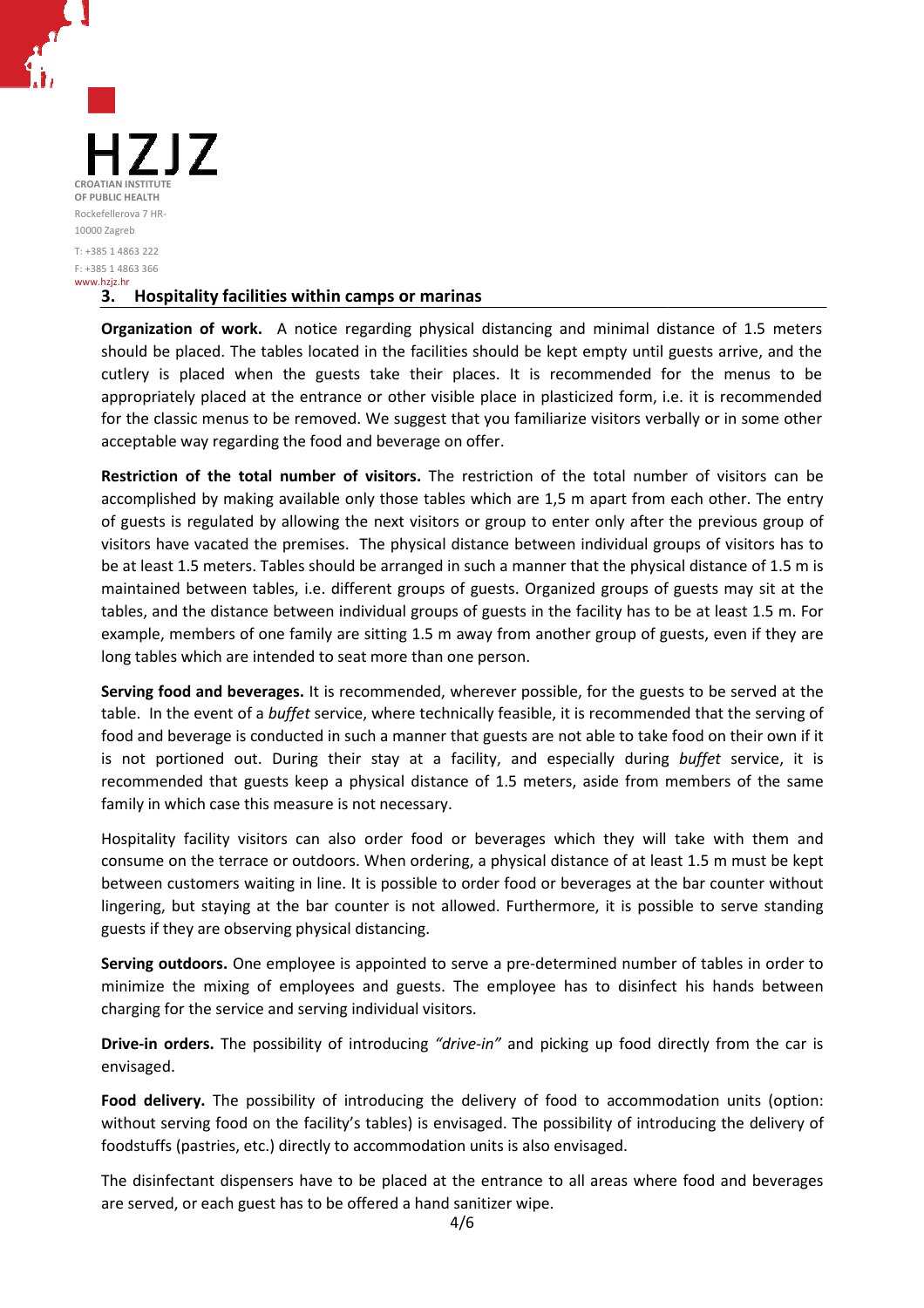

After each guest or group of guests leave, the menu (plasticized) and drink menu have to be disinfected, or disposable menus and drink menus should be used.

The tableware (salt, pepper, sugar and vinegar/oil containers) also has to be changed and disinfected after each guest. The tablecloth has to be regularly changed after each guest, or paper table cloths should be used.

Protecting the health of visitors and staff. These measures primarily apply to sales and service staff. Everyone should always have a disinfectant available so they can periodically disinfect their hands. If possible, it is recommended that a distance of at least 1.5 m is ensured between the server or cashier and the customer when issuing goods and collecting payment, i.e. if possible, a protective barrier should be installed at the place of service and at the cash register, which will physically separate the cashier from the customer. Contactless payment should be encouraged whenever possible. Fier, which will physically separate the<br>ter, which will physically separate the<br>raged whenever possible.<br>c standards and wash their hands with<br>fectant, always prior to serving new

Hygienic standards. Caterers should observe the highest hygienic standards and wash their hands with warm water and soap as often as possible and use hand disinfectant, always guests. In accordance with the current epidemiological situation, it is currently recommended that the air conditioning units are not used and for the premises to be naturally ventilated.

After each group of guests leaves. After each group of guests leave the table, chair and other surfaces which the guests touched have to be wiped down with a disinfectant agent, i.e. the table cloths must be removed even if they are not visibly soiled.

**Snacks.** The serving of snacks in bowls that are placed on tables is forbidden. Containers with salt/pepper/oil/vinegar/other spices are not left on the table, instead new, previously washed or disinfected containers are brought out for each new group of guests. ly recommended that the<br>ted.<br>
e, chair and other surfaces<br>
e. the table cloths must be<br>
rbidden. Containers with<br>
w, previously washed or<br>
s should be provided with<br>
hem of the obligation to

**Cleaning and disinfecting the premises.**  At the entrance to the facility, visitors should be provided with a dispenser with hand sanitizer and a clearly displayed notice instructing them of disinfect their hands when entering. Also, a notice of the obligation to maintain a distance of at least 1.5 m between visitors, as well as between visitors and staff, should be clearly displayed at the entrance. Door handles and handrails, handrail surfaces and refrigerator door edges, as well as other surfaces which are frequently touched by customers, should be regularly wiped down with alcoholbased disinfectant or other agent with declared virucidal effects according to the manufacturer's instructions.

Indoor areas in which guests are staying have to be regularly ventilated.

Regular maintenance of hygiene. Instructions for cleaning and disinfecting are available at the following links: ed virucidal effects according to the manufact<br>be regularly ventilated.<br>Is for cleaning and disinfecting are available a<br>COVID-19 patients: https://bit.ly/3cnJJig<br>a person suspected of having COVID-19 stayed:

- Cleaning and disinfecting premises with no COVID-19 patients: https://bit.ly/3cnJJig
- Cleaning and disinfecting premises where a person suspected of having COVID-19 stayed: https://bit.ly/2ztrABm